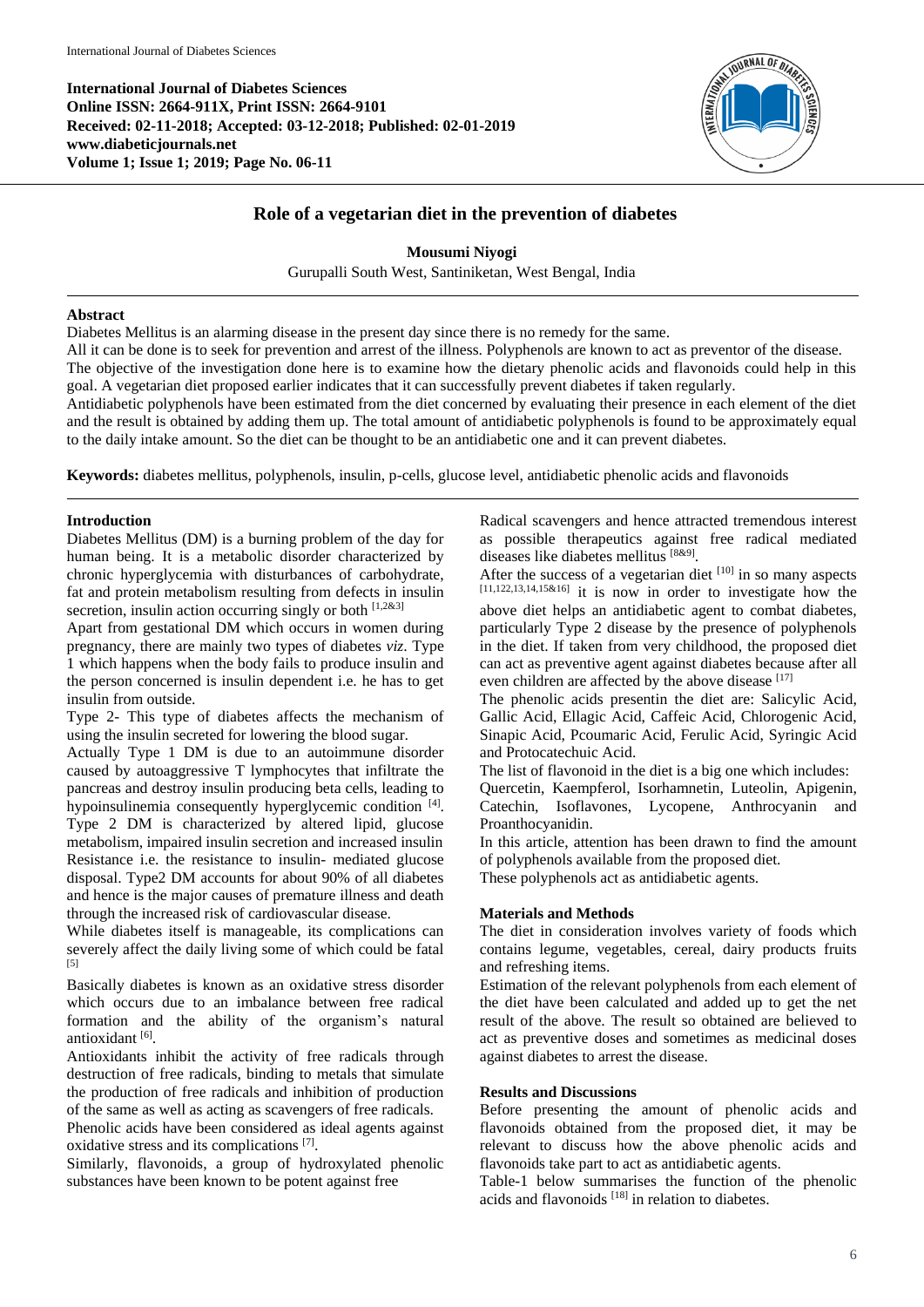# **Table 1:** The polyphenols and their functions towards prevention and arrest of diabetes.

| Polyphenols(A)     | <b>Corresponding Antidiabetic Function(B)</b>                                                                                                                                                                                         |
|--------------------|---------------------------------------------------------------------------------------------------------------------------------------------------------------------------------------------------------------------------------------|
|                    | Phenolic acids are very much available in vegetables, fruits etc and if taken by human have demonstrated anti-                                                                                                                        |
|                    | diabetic effects $^{[19]}$ . Salicylic acid, one of the phenolic acids is present in the proposed diet $^{[10]}$ coming from guavas,                                                                                                  |
| 1. Salicylic Acid  | tomatos, radish and mushrooms. Salicylic acid pharmacokinetic study achieved lower blood concentration of                                                                                                                             |
|                    | salicylic acid and subsequently incomplete inhibition of thromboxane A2 synthesis as measured with S-                                                                                                                                 |
|                    | TxB2concentrations and increased platelet reactivity in diabetes [20].                                                                                                                                                                |
| Polyphenols(A)     | Corresponding antidiabetic Function(B)                                                                                                                                                                                                |
|                    | Gallic Acid, an endogenous plant phenol is found in black tea leaves, fruits, soyabean, eggplant etc. It improves                                                                                                                     |
|                    | beta cell regeneration, insulin secretion, lipid profiles and could be used as a drug to bring about insulin                                                                                                                          |
|                    | secretagogue and hypolipidermic effects. Production of beta cells of the islets of Longerhan's thus stimulating the                                                                                                                   |
| 2. Gallic Acid     | release of insulin and alleviating the oxidative stress through its antioxidant nature, Upregulation of PPAR                                                                                                                          |
|                    | expression and AKt activation. It enables glucose uptake through translocation and activation of glucose                                                                                                                              |
|                    | transporters (GLUT) 4 in phosphatidyleinasitol-3 Kinase path way. Gallic acid suppresses nuclear factor activity                                                                                                                      |
|                    | and cytokine release. It also reduces CREB-binding protein/ p-300(CBP/P300 a NF-K beta coactivator), gene<br>expression, acetylation levels and CBP/ P300 histone acetyltransferase activity [1].                                     |
| Polyphenols(A)     | Corresponding Antidiabetic Function(B)                                                                                                                                                                                                |
|                    | It is a natural phenol antioxidant found in cowpea, greenpea, Soybean, spinach, banana etc. Ellagic acid in EO                                                                                                                        |
|                    | exerts antidiabetic activity through the action on beta cells of pancreas that simulates insulin secretion and                                                                                                                        |
|                    | decreases glucose intolerance <sup>[2]</sup> . It reduces oxidative stress and improves histopathology in brain. It prevents lipid                                                                                                    |
| 3. Ellagic Acid    | deposition and decreases vascular smooth muscle-cell proliferation. It suppresses oxidative stress and                                                                                                                                |
|                    | inflammation. Ellagic acid is believed to be most efficient in increasing the sexual function of diabetes. It                                                                                                                         |
|                    | attenuates the inflammatory processes by inhibition of NF-KB pathway [21].                                                                                                                                                            |
| Polyphenols(A)     | Corresponding Antidiabetic Function(B)                                                                                                                                                                                                |
|                    | It is present in apple, potato, mushroom, mango, guava etc. Caffeic acid is a good agent to treat diabetic patients. It                                                                                                               |
|                    | suppresses the hepatic glucose output by enhancing hepaticglucose utilization and inhibiting glucose over                                                                                                                             |
| 4. Caffeic Acid    | production. It lowers triglyceride. It has anticoagulatory, antioxidative and anti-inflammatory protection for cardiac                                                                                                                |
|                    | tissue of diabetis [22]. It inhibits nonenzymatic amino acid glycation in the living body which is associated with                                                                                                                    |
|                    | aging diabetic complications [23].                                                                                                                                                                                                    |
| Polyphenols(A)     | Corresponding Antidiabetic Function (B)<br>Chlorogenic acid, which is available from apple, peanut, moringa leaves, banana etc, reduces glycemia and the                                                                              |
|                    | glycemic index of body, thereby lowering the intestinal absorption of glucose. It regulates glucose and lipid                                                                                                                         |
| 5. Chlorogenic     | metabolism through the activation of AMPK. The mechanisms of the antinociceptive activity of chlorogenic acid                                                                                                                         |
| Acid               | may lower the blood glucose, and improve insulin sensitivity through an adiponectin receptor mediated signaling                                                                                                                       |
|                    | pathway <sup>[24]</sup> .                                                                                                                                                                                                             |
|                    | This acid is present in Red Kidney bean, mushroom, peanut, cowpea, soybean. It improves hyperglycemia through                                                                                                                         |
| 6. Sinapic Acid    | phospholipase C-protein Kinase C signals to enhance the glucose utilization [25].                                                                                                                                                     |
| Polyphenols(A)     | Corresponding antidiabetic Function(B)                                                                                                                                                                                                |
|                    | The acid is found in apple, beans, potato, tomato mushroom etc. It modulates glucose and lipid metabolism via 5                                                                                                                       |
| 7. Peoumaric Acid  | AMPK activation in L6 skeletal muscle cells. Pcoumaric acid contents by high performance liquid                                                                                                                                       |
|                    | chromatography, antioxidant activity as 1.1 diphenyl- 2picryl- hydrazyl- scavenging and porcine pancreatic                                                                                                                            |
|                    | amylase inhibitory activity [25]].                                                                                                                                                                                                    |
|                    | Easily obtained from whole wheat, rice per boiled, banana, guava, potato, mung bean etc. It decreases blood                                                                                                                           |
| 8. Ferulic Acid    | glucose and glucose-6-phosphatase, phosphoenol pyruvate carboxykinase activities and higher glycogen and<br>insulin. Reduces oxidative stress and inflammation pathway. Further, it decreases the glucose and lipid                   |
|                    | peroxidation. It exhibits significant protection against vascular endothelial dysfunction in diabetes [26].                                                                                                                           |
| Polyphenols(A)     | Corresponding antidiabetic Function (B)                                                                                                                                                                                               |
|                    | Ferulic acid treatment reduces the GLUT2 expression in diabetics by impairing the interaction between the                                                                                                                             |
|                    | transcription factors (SREBPIC, HNF1-alpha and HNF3-beta and GLUT2 genepromoter) [27].                                                                                                                                                |
|                    | Available from fruits, blackbean, soybean, mungbean, mushroom, kidneybean syringic acid is a potential agent to                                                                                                                       |
| 9. Syringic Acid   | secrete insulin from existing islet betacells. It exhibits lower HBAc1 and fasting plasma insulin levels and also                                                                                                                     |
|                    | improves glucose homeostatis in lever [28].                                                                                                                                                                                           |
| Polyphenol(A)      | Corresponding antidiabetic function (B)                                                                                                                                                                                               |
|                    | It is present in lentil, eggplant, peanut, mango, apple, brown rice etc which has tremendous effects in the treatment                                                                                                                 |
| 10. Protocatechuic | of diabetes. This acid normalizes hyperglycemia and reverses dyslipidemia associated with diabetes. It improves                                                                                                                       |
| Acid               | high density lipoprotein C and low density lipoprotein C levels in diabetes. The acid simulates the insulin signaling                                                                                                                 |
|                    | path way in human adipocytes increasing GLUT4 translocation and glucose uptake [29].                                                                                                                                                  |
| 11. Quercetin      | Quercetin is available from redgram, eggplant, pumkin, tomato, spinach, various fruits etc and acts as antidiabetic<br>agent. It improves hyperglycemia and oxidative stress. It downgrades glucose and blood HbA1C. It prevents beta |
|                    | cell death via the mitochondrial pathway and NFKB signaling.                                                                                                                                                                          |
| Polyphenol(A)      | Corresponding Antidiabetic Function (B)                                                                                                                                                                                               |
| 12. Kaempferol     | Available from apple, redspinach, potato etc. It inhibits cellular apoptosis and reduces caspase-3 activity in beta                                                                                                                   |
|                    | cells. Further it increases antioxidant and decreases lipid peroxidation markers. Enhances beta cell survival,                                                                                                                        |
|                    | improves CAMP signaling and increases GLUT4, AMPK [30&31].                                                                                                                                                                            |
| 13. Isorhamnetin   | This is a bioactive compound found from some elements like eggplant, tomato, pumkin, banana etc. It helps insulin                                                                                                                     |
|                    | secretion associated with increased GLUT2 and PPARY $[23]$ . There is evidence that isorhamnetin glycosides                                                                                                                           |
|                    | possess antidiabetic effect and expression of enzymes regulating lipid metabolism [32].                                                                                                                                               |
| Polyphenol(A)      | Corresponding anti-diabetic Function (B)                                                                                                                                                                                              |
| 14. Luteolin       | Luteolin is abundantly available in fruits and vegetables etc. It potentiates insulin action, inhibits NF-KB pathway,                                                                                                                 |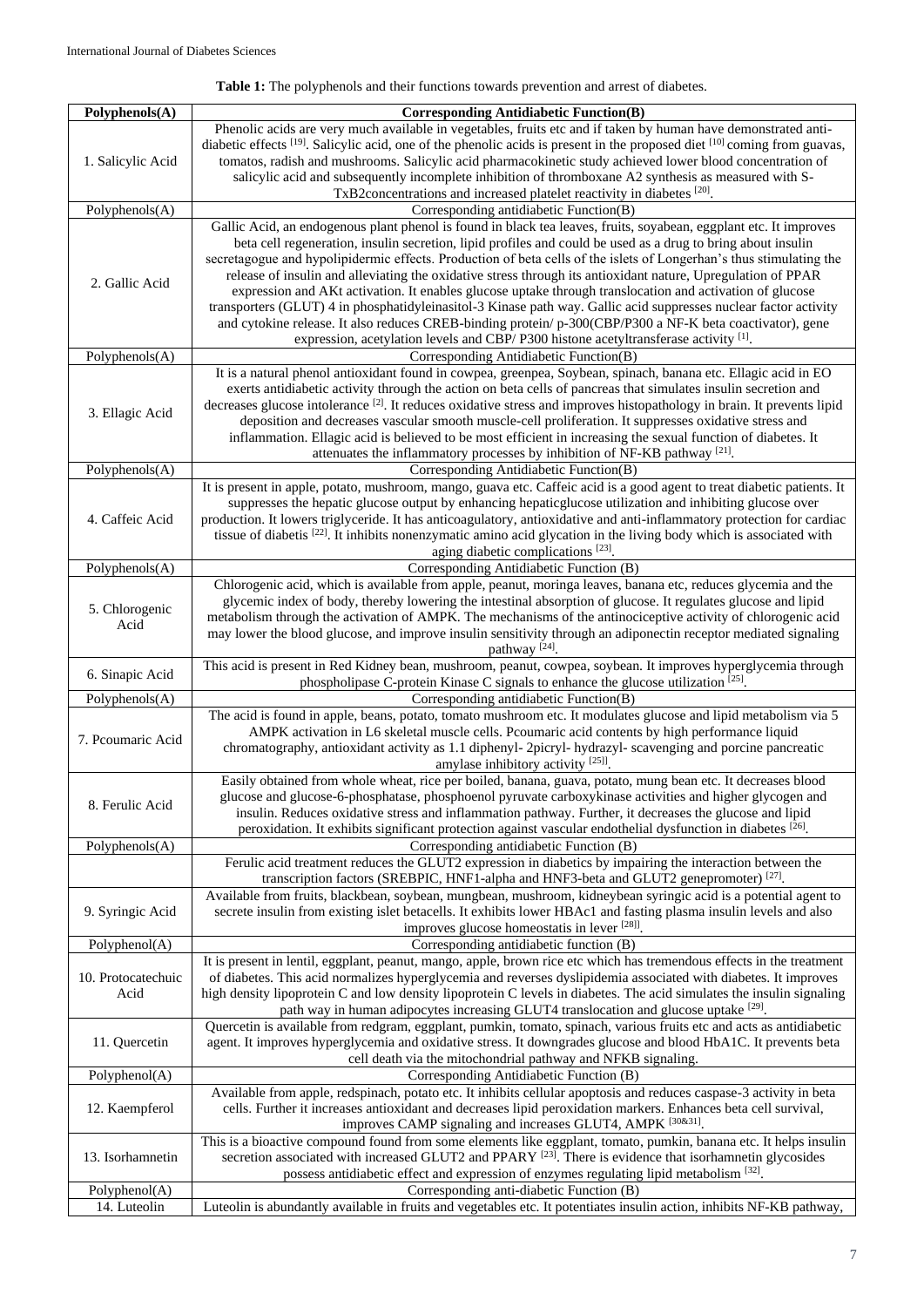|                                                                                                                      | consequently increases iNOS, elevates antioxidants and increases in uptake of FFAS. It reduces mast cell and                                                                                                                               |  |  |
|----------------------------------------------------------------------------------------------------------------------|--------------------------------------------------------------------------------------------------------------------------------------------------------------------------------------------------------------------------------------------|--|--|
|                                                                                                                      | macrophase infiltrations and inflammatory cytokine levels [33&34].                                                                                                                                                                         |  |  |
| 15. Apigenin                                                                                                         | Apigenin is found in fruits, vegetables, nuts etc. It decreases glucose and increases antioxidant enzymes. It helps in<br>the antioxidant and mitochondrial protection while decreasing apoptosis. It is insulin secreta-gogue [35,36&37]. |  |  |
|                                                                                                                      | Catechins are abundant in green tea. It is also found in black tea, apple, mango, banana etc. Studies suggest [38] that                                                                                                                    |  |  |
| 16. Catechin                                                                                                         | catechins can be used in the treatment for controlling blood sugar and risk factors associated with type 2 diabetes                                                                                                                        |  |  |
|                                                                                                                      | like obesity, dyslipidemia and oxidative stress.                                                                                                                                                                                           |  |  |
| Polyphenols(A)                                                                                                       | Corresponding antidiabetic Function(B)                                                                                                                                                                                                     |  |  |
|                                                                                                                      | Soybean, kidneybeans, peas and peanut are the sources of isoflavones in the proposed diet [10]] of which soybeans                                                                                                                          |  |  |
|                                                                                                                      | are major contributor to the isoflavones. Soy isoflavones contain 12 different isoform in four chemical forms                                                                                                                              |  |  |
| 17. Isoflavones                                                                                                      | containing genistein. Over the years various studies show that genistein possesses antidiabetic properties like direct                                                                                                                     |  |  |
|                                                                                                                      | effect on beta cell proliferation, glucose simulated insulin secretion and protection against apoptosis [39]. The soy                                                                                                                      |  |  |
|                                                                                                                      | isoflavone genistein reverses oxidative and inflammatory state [40]].                                                                                                                                                                      |  |  |
| Polyphenol(A)                                                                                                        | Corresponding antidiabetic Function(B)                                                                                                                                                                                                     |  |  |
|                                                                                                                      | Lycopene is available from tomato, mango, guava and carrot etc. Diabetes is a chronic metabolic disorder. The                                                                                                                              |  |  |
|                                                                                                                      | most commonly accepted cause of diabetes is the oxidative damage caused by free radicals. It is believed that the                                                                                                                          |  |  |
| 18. Lycopene                                                                                                         | oxidative damage and low insulin levels associated with diabetes are improved with application of lycopene.                                                                                                                                |  |  |
|                                                                                                                      | Lycopene can act in the prevention of diabetic disorders like body weight loss, decreased insulin levels and                                                                                                                               |  |  |
|                                                                                                                      | decreased plasma glucose level also [41].                                                                                                                                                                                                  |  |  |
|                                                                                                                      | This flavonoid is available from apples, eggplant and radishes etc. It helps in the protection against the                                                                                                                                 |  |  |
| 19. Anthocyanin                                                                                                      | development of type2 diabetes. It is conjectured that a lower risk of type2 diabetes was associated with higher                                                                                                                            |  |  |
|                                                                                                                      | anthocyanin content in the diet $[42]$ .                                                                                                                                                                                                   |  |  |
| Polyphenol (A)                                                                                                       | Corresponding antidiabetic Function(B)                                                                                                                                                                                                     |  |  |
|                                                                                                                      | Considering the impact of anthocyanin on the regulation of glycemia and reduction of insulin resistance, it appears                                                                                                                        |  |  |
|                                                                                                                      | that the consumption of foods rich in anthocyanins may support the prevention and treatment of type2 diabetes [43].                                                                                                                        |  |  |
|                                                                                                                      | Proanthocyanidin is available from apple, mango, banana, red kidney bean etc. Diabetes is a chronic metabolic                                                                                                                              |  |  |
| 20.                                                                                                                  | disease where glucose metabolism is impaired due to toxicity on pancreas gland and deficit in insulin level. Its                                                                                                                           |  |  |
|                                                                                                                      | therapy requires the inhibition of excess digestive enzymes and formation of advanced glycation end product                                                                                                                                |  |  |
| Proanthocyanidin                                                                                                     | (AGE). Proanthocyanidin increases normal insulin content and decreases the apoptotic cells in diabetic pancreatic                                                                                                                          |  |  |
|                                                                                                                      | islet.                                                                                                                                                                                                                                     |  |  |
| Polyphenol (A)                                                                                                       | Corresponding antidiabetic functiom (B)                                                                                                                                                                                                    |  |  |
|                                                                                                                      | Endoplasmic reticulum(ER) stress is switched on during diabetic stress. Proanthocyanidin partially improves ER                                                                                                                             |  |  |
|                                                                                                                      | stress. It attenuates oxidative stress through inhibition of lipid peroxidation and reduces the risk of vascular disease                                                                                                                   |  |  |
| in diabetes. It also controls hyperglycemia. Proanthocyanidins may slow the progression of diabetic retinopathy [44] |                                                                                                                                                                                                                                            |  |  |

It may now be interesting to note the amount of the relevant phenolic acids and flavonoids obtainable from the proposed diet. This has been presented in Table-2 below.

| Polaphenols(a)           | Amount of minimum value in mgm/day (b) | Amount of maximum value in mgm/day (c) |
|--------------------------|----------------------------------------|----------------------------------------|
| 1. Salicylic Acid        | 3.71                                   | 4.15                                   |
| 2. Gallic Acid           | 37.81                                  | 40.41                                  |
| 3. Ellagic Acid          | 13.26                                  | 17.45                                  |
| 4. Caffeic Acid          | 33.38                                  | 41.85                                  |
| 5. Chlorogenic Acid      | 24.78                                  | 32.12                                  |
| 6. Sinapic Acid          | 18.37                                  | 21.25                                  |
| 7. Peoumaric Acid        | 16.98                                  | 22.80                                  |
| 8. Ferulic Acid          | 29.34                                  | 32.07                                  |
| 9. Syringic Acid         | 12.36                                  | 21.45                                  |
| 10. Protocate-chuic Acid | 19.54                                  | 24.89                                  |
| 11. Quercetin            | 12                                     | 15                                     |
| 12. Kaempferol           | 12.25                                  | 13.22                                  |
| 13. Isorhamnetin         | 14.74                                  | 21.19                                  |
| 14. Luteolin             | 13.60                                  | 24.83                                  |
| 15. Apigenin             | 8.32                                   | 9.32                                   |
| 16. Catechin             | 7.72                                   | 12.07                                  |
| 17. Isoflavones          | 130.65                                 | 178.81                                 |
| 18. Lycopene             | 10.46                                  | 17.50                                  |
| 19. Anthocyanin          | 54                                     | 100                                    |
| 20. Proanthocyanidin     | 670                                    | 715                                    |

# **Table 2:** The amount of polyphenols evaluated from the proposed diet

We are now in a position to calculate the mean values of the polyphenols obtained per day from the proposed diet and compare them with the daily intake amounts. They are presented in Table-3.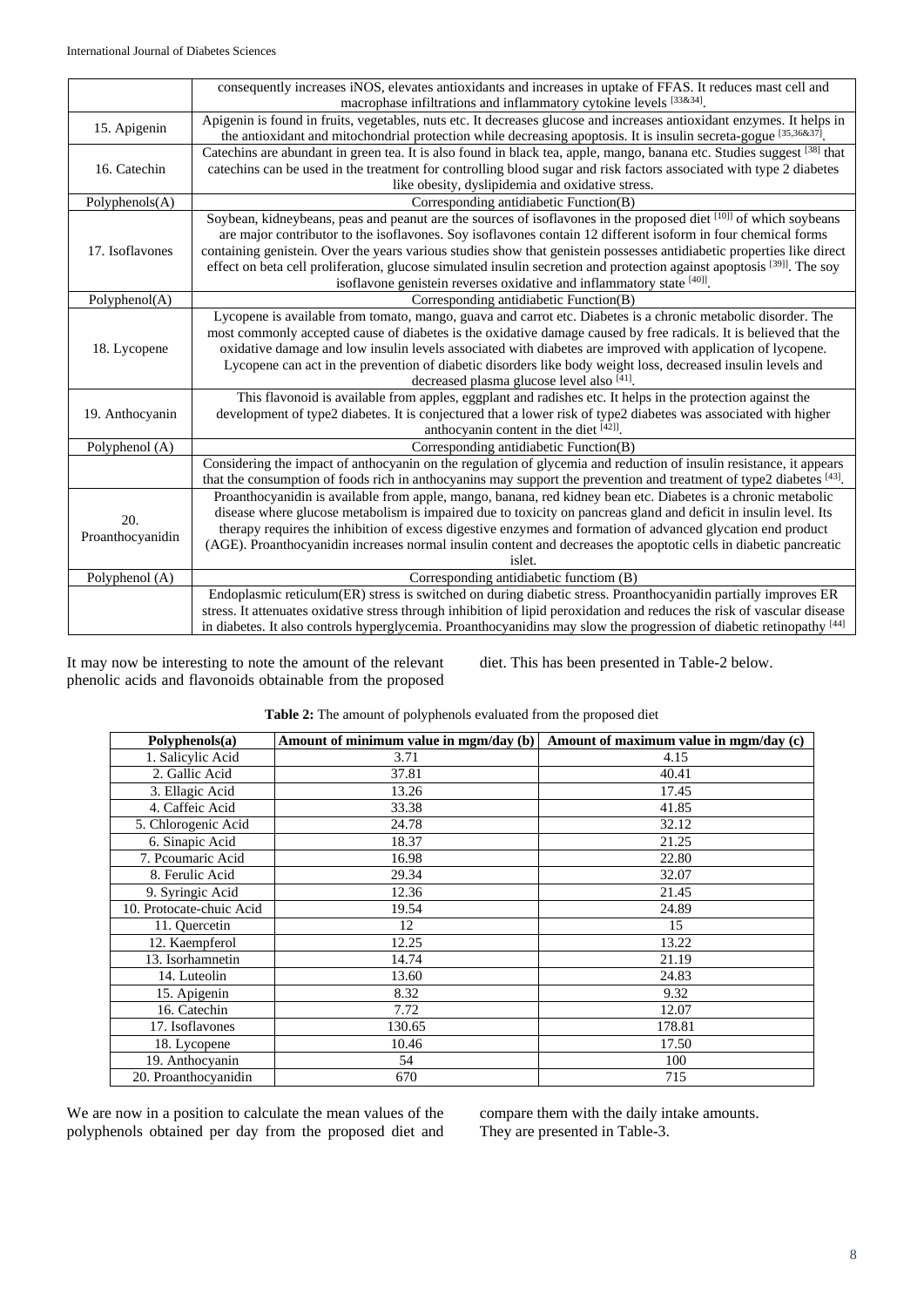**Table 3:** The mean values of the polyphenols obtained from the proposed diet per day and the daily intake amount.

| Polyphenols(a)              |                                           | Mean values of proposed diet in mg/day(b) Mean values of intake amount in mg/day(c) |
|-----------------------------|-------------------------------------------|-------------------------------------------------------------------------------------|
| 1. Salicylic Acid           | 3.93                                      | 10                                                                                  |
| 2. Gallic Acid              | 39.11                                     | 97.2                                                                                |
| 3. Ellagic Acid             | 15.355                                    | 30                                                                                  |
| 4. Caffeic Acid             | 37.615                                    | 70                                                                                  |
| 5. Chlorogenic Acid         | 28.45                                     | 300                                                                                 |
| 6. Sinapic Acid             | 19.81                                     | 10                                                                                  |
| 7. Pcoumaric Acid           | 19.89                                     | 17.9                                                                                |
| 8. Ferulic Acid             | 30.705                                    | 250                                                                                 |
| 9. Syringic Acid            | 16.905                                    | 4.82                                                                                |
| 10. Protocate-chuic<br>Acid | 22.215                                    | 17                                                                                  |
| 11. Polyphenols (a)         | Mean values of proposed diet in mg/day(b) | Mean values of intake amount in mg/day(c)                                           |
| 12. Quercetin               | 13.5                                      | 40                                                                                  |
| 13. Kaempferol              | 12.735                                    | 13.3                                                                                |
| 14. Isorhamnetin            | 17.965                                    | 20.7                                                                                |
| 15. Luteolin                | 19.215                                    | 0.20                                                                                |
| 16. Apigenin                | 8.82                                      | 6.5                                                                                 |
| 17. Catechin                | 9.895                                     | 11.1                                                                                |
| 18. Isoflavones             | 154.73                                    | 50                                                                                  |
| 19. Lycopene                | 13.98                                     | 21                                                                                  |
| 20. Anthocya-nin            | 77                                        | 64.4                                                                                |
| 21. Proantho-cyanidin       | 692.5                                     | 189                                                                                 |
| 22. Total:-                 | 1248.325                                  | 1223.12                                                                             |

From the above data it is clear that of the antidiabetic polyphenols some like luteolin, isoflavones and proanthocyanidin are higher contributor to the antidiabetic effects from the proposed diet while gallic acid, caffeic acid, chlorogenic acid and ferulic acid take the leading role as obtained from the daily intake amount.

Graphical presentation of the mean values of the polyphenols from the proposed diet and the daily intake amount are shown in Fig-1 and Fig-2.



**Fig 1:** Mean values of the antidiabetic polyphenols per day from the proposed diet



**Fig 2:** Mean values of the antidiabetic polyphenols intake per day

From the above graphs it is evident that the various elements of the polyphenols in two sets have no correlation between each other. However one interesting point that occurs in the two sets of data is that the total amount of antidiabetic polyphenols in the two cases are almost same.

Thus it can be inferred that they contribute equally to the prevention of diabetes.

However, since the elements of antidiabetic polyphenols in the above two sets contribute differently it may be interesting to study in detail how they act and which set could be more effective in relation to diabetes, and that investigation could be done elsewhere.

#### **Conclusion**

Diabetes is a leading problem of the day and the number of diabetic patients are increasing alarmingly day by day.

So, scientists and doctors are engaged to investigate the ways for prevention and remedy of the disease. To get remedy, it may prove fatal due to side complications. Prevention and arrest of the disease could be wise to search for. As there are many polyphenols which act as antidiabetic, attention has been drawn in this article to the availability of the above polyphenols from a proposed diet. It has been shown that the diet in consideration supply phenolic acids and flavonoids in sufficient amount per day to prevent diabetes.

The amount of polyphenols evaluated from the diet differ from the daily intake amount and the amount of various elements from the diet and the daily intake amount have no one-to –one correspondence.

But the net amount of antidiabetic polyphenols from the diet match quite successfully with the daily intake amount.

Hence it may be concluded that the diet presented here could be successful as a preventor of diabetes.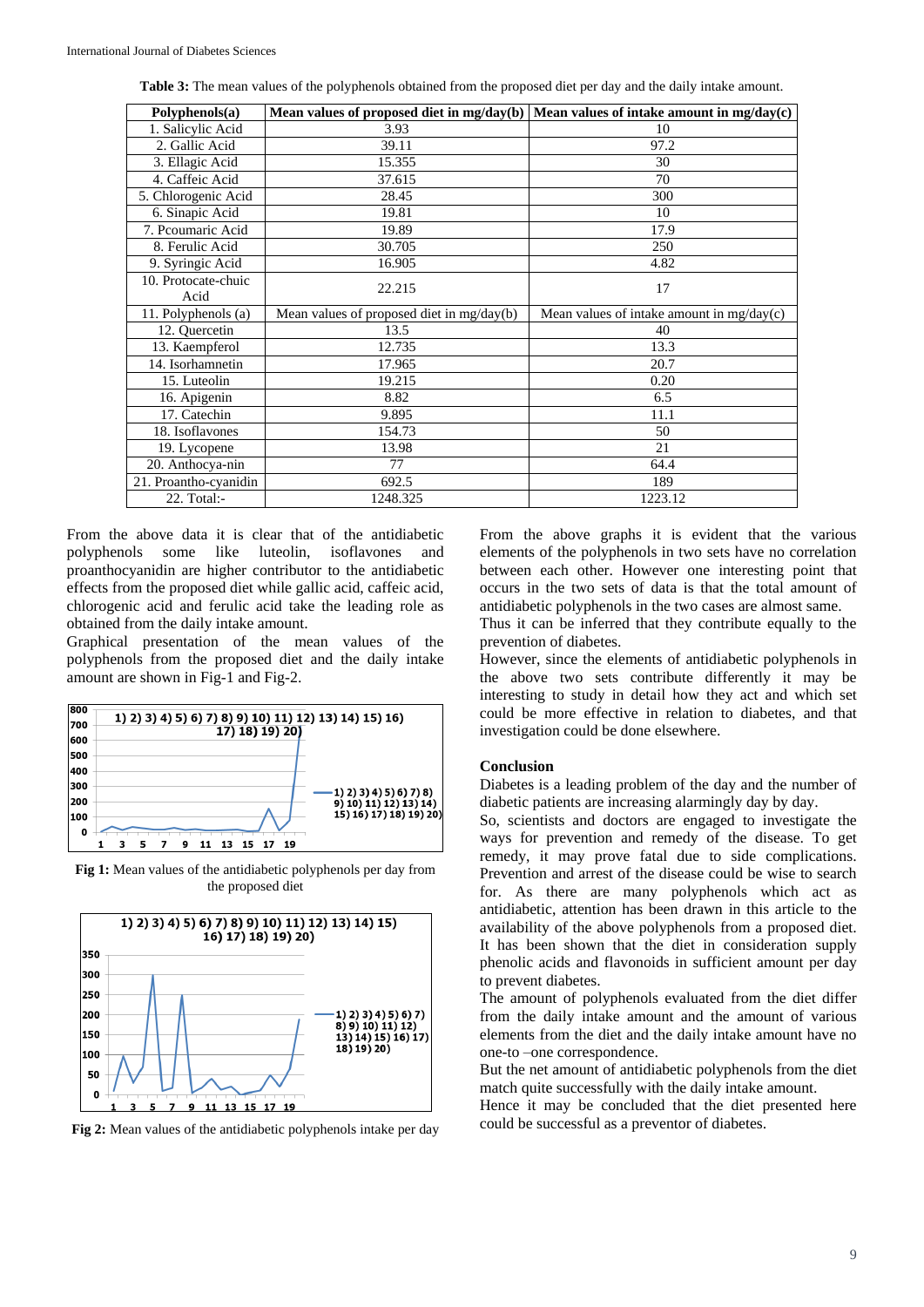### **Acknowledgement**

The incessant help from Mr. D. Niyogi in preparation of the article is gratefully acknowledged.

#### **References**

- 1. Standards of Medical Care in Diabetes, ADA, Diabetes Care. 2009; 32(Suppl 1):S13-S61.
- 2. Ramchandran V. Antidiabetic Effects of simple phenolic Acids: A comprehensive Review, Phytother Res. 2016; 30(2):84-99.
- 3. Ramchandran V, Xu B. Antidiabetic Properties of dietary flavonoids: a cellular mechanism review, Nutrition and Metabolism 12, Art, 2015, 60.
- 4. Yaufang Fu. High-frequency off target mutagenesis induced by CRISPR- (as nucleases in human cells, Nature Biotechnology. 2013; 31:822-826.
- 5. Falck S. An overview of diabetes types and treatments, Medical News Today, 2018.
- 6. Ramchandran V. Antidiabetic effects of simple phenolic Acids, a Comprehensive Review, Phytotherapy Research, 2015, 30(2).
- 7. Wu M. Sleepless is a Curr. Biol. 2014; 24(6):621-629.
- 8. Sarian MN. Antioxidant and Antidiabetic effects of flavonoids: A structure –activity relationship based study, Bio Med Research International, 2017.
- 9. Ramchandran V, Xu B. Antidiabetic properties of dietary flavonoids: A cellular mechanism review. Nutr. Metlab (LOND), 2015.
- 10. Niyogi M. Well planned Vegetarian diet with MSM, AJFN. 2015; 5(2):30-34.
- 11. Niyogi M. Estimation of micronutrients in a dietary model, AJFN. 2015; 5(2):49-56.
- 12. Polyphenols in a vegetarian diet-2016, AJFN, 6(4), 113-116, Health benefits of phytonutrients present in a dietary model, IJFANS. 2017; 6(1):68-79.
- 13. Antioxidant activity of a vegetarian diet, IJFANS. 2018; 7(2):90-94.
- 14. Vegetarian diet: A preventive for mental diseases, JFNH. 2018; 1(1):10-15.
- 15. Antioxidants. Saviours against mental diseases, IJCAR. 2018; 7(9A):15240-15244.
- 16. Miracles of dietary vitamins and minerals in psychiatric diseases, IJFANS. 2019; 8(3):68-79.
- 17. What is diabetes? DRI, University of Miami, Miller School of Medicine
- 18. Lin D. An overview of plant phenolic compounds and their importance in human nutrition and and management of type-2 diabetes, Molecules. 2016; 21(10):1374.
- 19. Choi HW. Human GAPDH is a target of aspirin's primary metabolite Salicylic acid and its derivatives, PLOS ONE, 2015; 10(11).
- 20. Fatima N. Ellagic acid in emblica officinalis exerts antidiabetic activity through the action on beta cells of pancreas, Eur. Journal of Nutr. 2017; 56(2):591-601.
- 21. Ahad A. Ellagic acid an NFKB inhibitor, ameliorates renal function in experimental diabetic nephropathy-Chem Biol. Interact. 2014; 219:64-75.
- 22. Chao PC. Anti-inflammatory and anticoagulatory activities of caffeic acid and ellagic acid in cardiac tissue of diabetic mice, Nutr. Metlab (Lond), 2009, 6:33.
- 23. Sasaki K. Effect of natural flavonoids, stilbenes and caffeic acid oligomers on protein glycation, Biomed Rep. 2014; 2:628-632
- 24. Jim S. Chlorogenic acid improves late diabetes through adiponectin receptor signaling pathways in db/db mice, PLOS one 10, C 0120842, 2015.
- 25. Cheng YG. Antihyperglycemic action of Sinapic acid in diabetic rats, J Agric. Food chemistry. 2013; 81:12053- 12059.
- 26. Yin Y. Ferulic acid combined with astragalocide iv protects against vascular endothelial dysfunction in diabetic rats, Biosci. Trends. 2014; 8:217-226.
- 27. Narasimhan A. Ferulic acid regulates hepatic GLUT2 gene expression in high fat and fructose – induced type2 diabetic adult male rat, Eur J Pharmacol. 2015; 761:391-397.
- 28. Srinivasan S. Antihyperglycemic effect of syringic acid on attenuating the key enzymes of carbohydrate metabolism in experimental diabetic rats a, Biomed Prevent Nutr. 2014; 4:595-602.
- 29. Scazzochio B. Protocatechuic acid activates key components of insulin signaling pathway mimicring insulin activity, Mol. Nutr. Food Res. 2015; 59:1472- 1481.
- 30. Al khalidy H. small molecule of kaempferol promotes insulin sensitivity and preserved pancreatic beta cell mass in middle aged obese diabetic mice- 2015, J Diabetes Res, 2015, 532984.
- 31. Zhang Y. Small molecule Kaempferol modulates PDX-1 protein expression and subsequently promotes pancreatic beta cell survival and function via CREB, J Nutr. Biochem. 2013; 24:638-46.
- 32. Rodriguez-Rodriguez C. The effect of isorhamnetin glycosides extracted from opuntia ficus-indica in a mouse model of diet included obesity, Food Funct. 2015; 6(3):805-15.
- 33. Xu N. Low-dose diet supplement of a natural flavonoid, luteolin, ameliorates diet induced obesity and insulin resistance in mice, Mol Nutr Food Res. 2014; 58:1258- 68.
- 34. Kwon EY. Luteolin attenuates hepatic steatosis and insulin resistance through the interplay between the liver and adipose tissue in mice with diet induced obesity, Diabetes. 2015; 64:1658-69.
- 35. Suh KS. Apigenin attenuates 2-deoxy-D-riboseinduced oxidative cell damage in HIT-T15 pancreatic beta cells, Biol Pharm Bull. 2012; 35:121-6, doi: 10, 1248bpb 35,121
- 36. Cazavolli LH. Mechanism of action of the stimulatory effect of apigenin 6-c- (2''-o-alpha-1-rhamnopyranosy 1) –beta-L- fucopyrano side on 14c-glucose uptake-2009, Chem Biol Interact. 2008; 179:407-12. Doi10, 1016 j cbi, 11, 012 and
- 37. Yamagata K. Dietary flavonoid apigenin inhibits high glucose and tumor necrosis factor alpha-induced adhesion molecule expression in human endothelial cells, J Nutr Biochem. 2010; 21:116-24. doi: 10, 1016j, jnutbio, 2008, 11:003
- 38. Alipour M. The effects of catechins on related risk factors with Type-2 diabetes: a review, Progress in Nutrition. 2018; 20(1):12-20.